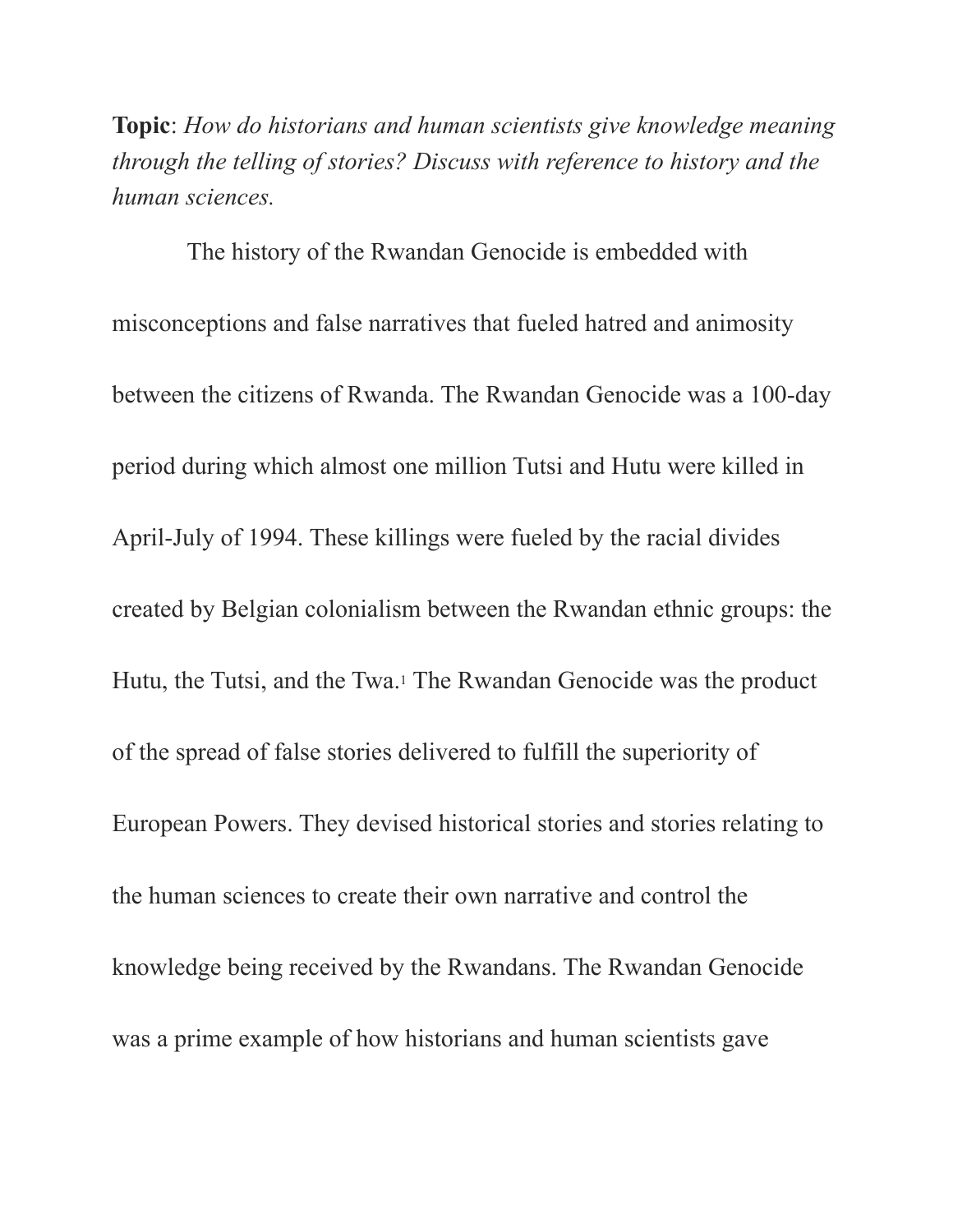knowledge meaning through the telling of stories, but in a manner that was used to fulfill self-serving and power-hungry motives.

The human sciences were used through the subject of Phrenology to justify the social hierarchy in Rwanda. Phrenology is defined as, "the study of the conformation and especially the contours of the skull based on the former belief that they are indicative of mental faculties and character."2 Colonizers from Belgium used this pseudoscience to divide the population of Rwanda as they favored the physical features of the Tutsi population. They believed that the color of the Tutsi population's skin and their facial features were more similar to European features and therefore they were the superior group of people in Rwanda. The Tutsi were treated with an advantage during the Belgian occupation of Rwanda as they had greater access to opportunities and the Hutu population was treated as inferiors. Zadi states that, "the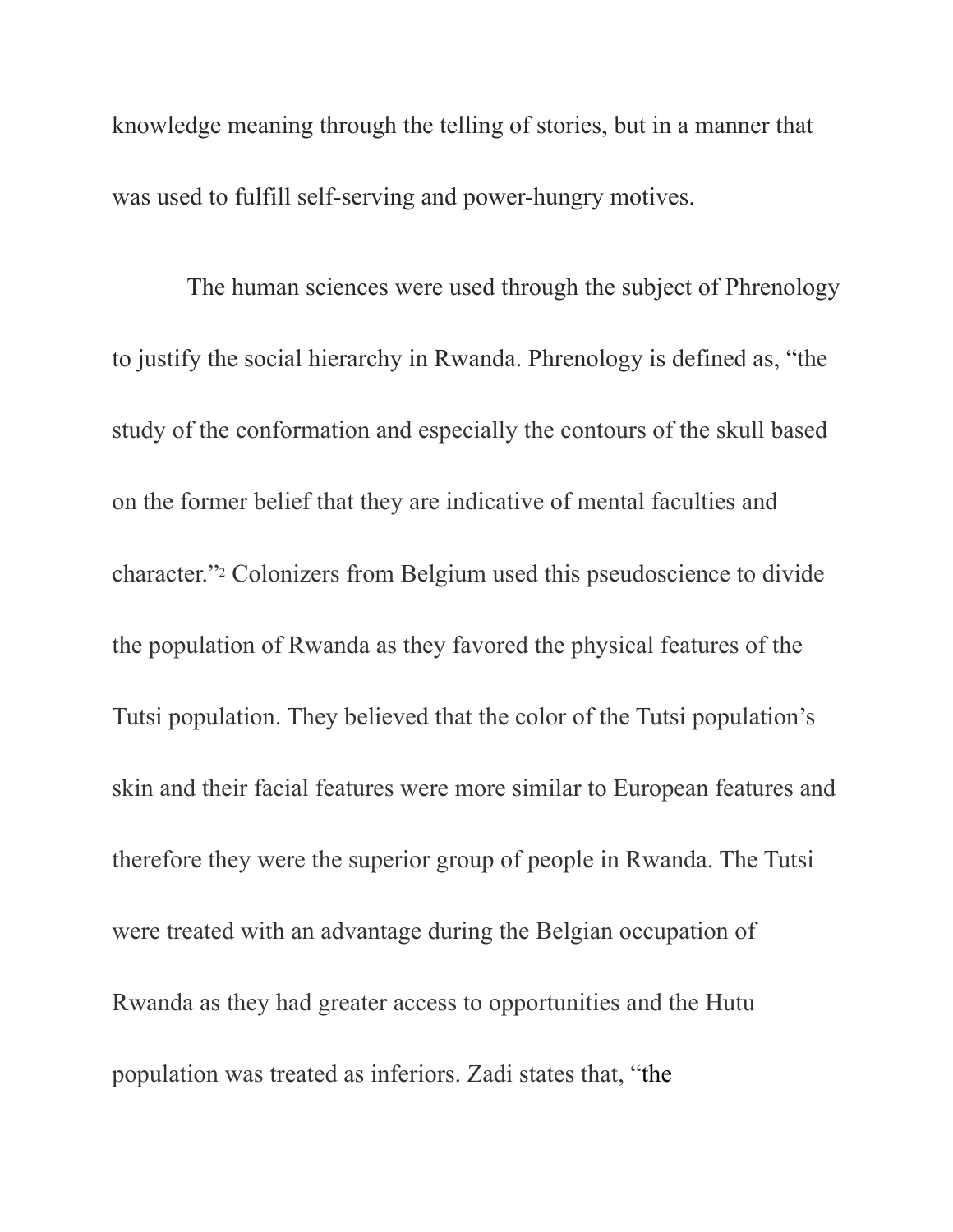institutionalization of ethnic differences through a series of discriminatory reforms and administrative systems that favored Tutsis during the colonial era."3 Through phrenology, the Europeans spread an untruthful narrative of lies that placed a wedge between the Hutus and the Tutsis. The implementation of this false science to justify the racial segregation of the two groups revolutionized the manner in which Hutus and Tutsis interacted with one another and the social stratification of Rwandan society. They preyed on the vulnerability of Rwandan society and fed them knowledge under the flawed pretenses that these facts and claims were reliable scientific knowledge. Stories of Tutsi supremacy became highly prevalent in Rwanda and the Europeans used their phrenology findings to justify the racial segregation of the Hutus and the Tutsis. Phrenology became the guiding principle in Rwandan society as citizens were unable to refute these findings and instead learned to live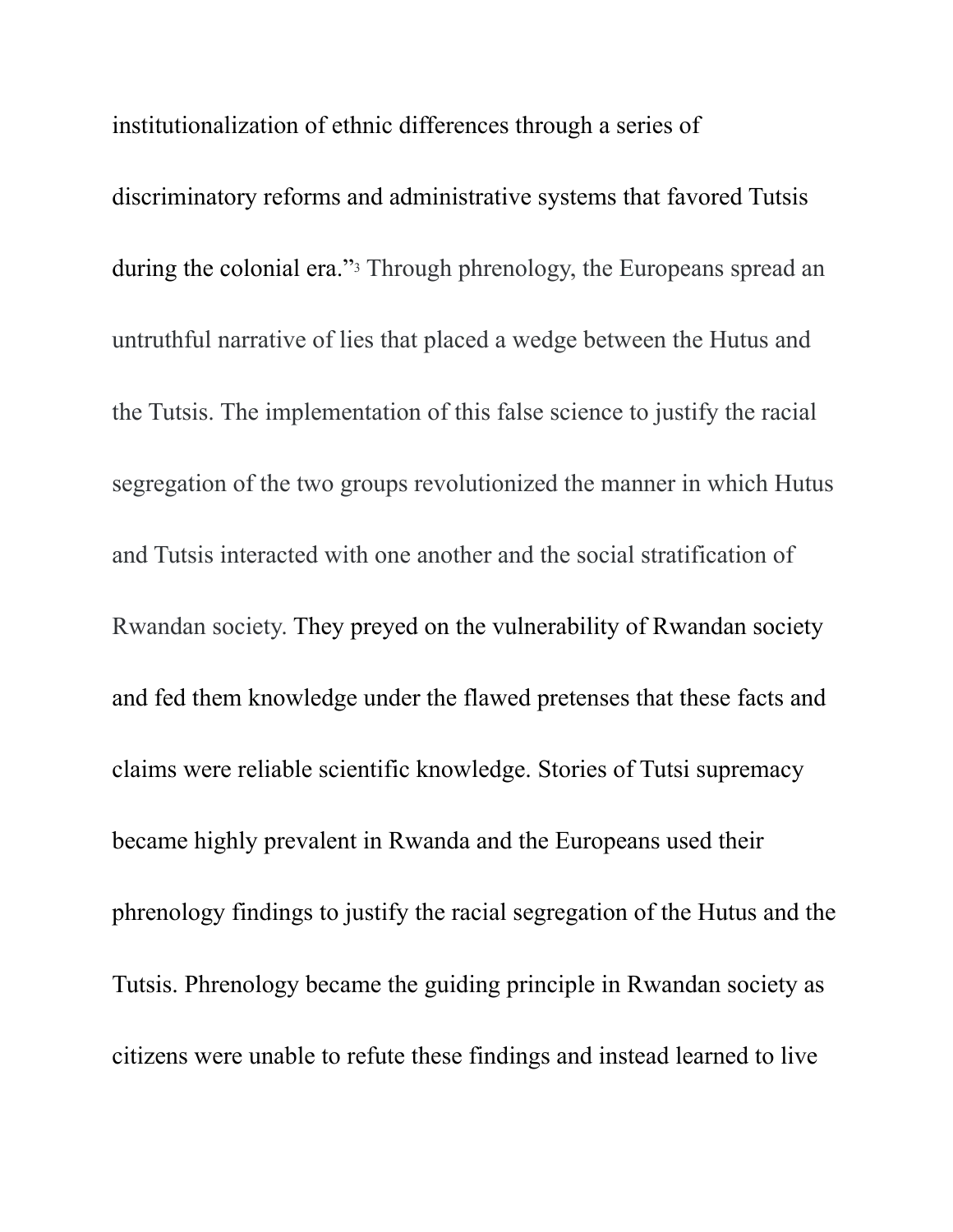under these conditions. European stories held great weight in Rwandan society and citizens followed the world of the European with blind faith.

European historians had theorized the "Hamitic Hypothesis" and this became the concrete explanation for the Rwanda's history. This information was taught and further spread in Rwandan schools as it became a core part of their education and a fundamental theory in establishing the social divides in Rwanda. The Hamitic Hypothesis stated that there once existed a "Caucasoid" race from northeastern Africa which created civilization in "Black" Africa. This was the European narrative of Rwandan history that was built upon western feelings of superiority. Through colonization, this story became regarded as the true origin story of Rwanda and contributed to the divide of the Hutus and the Tutsis. Preceding the transmission of this false narrative across Rwanda, the Tutsis were viewed as higher than the Hutus in the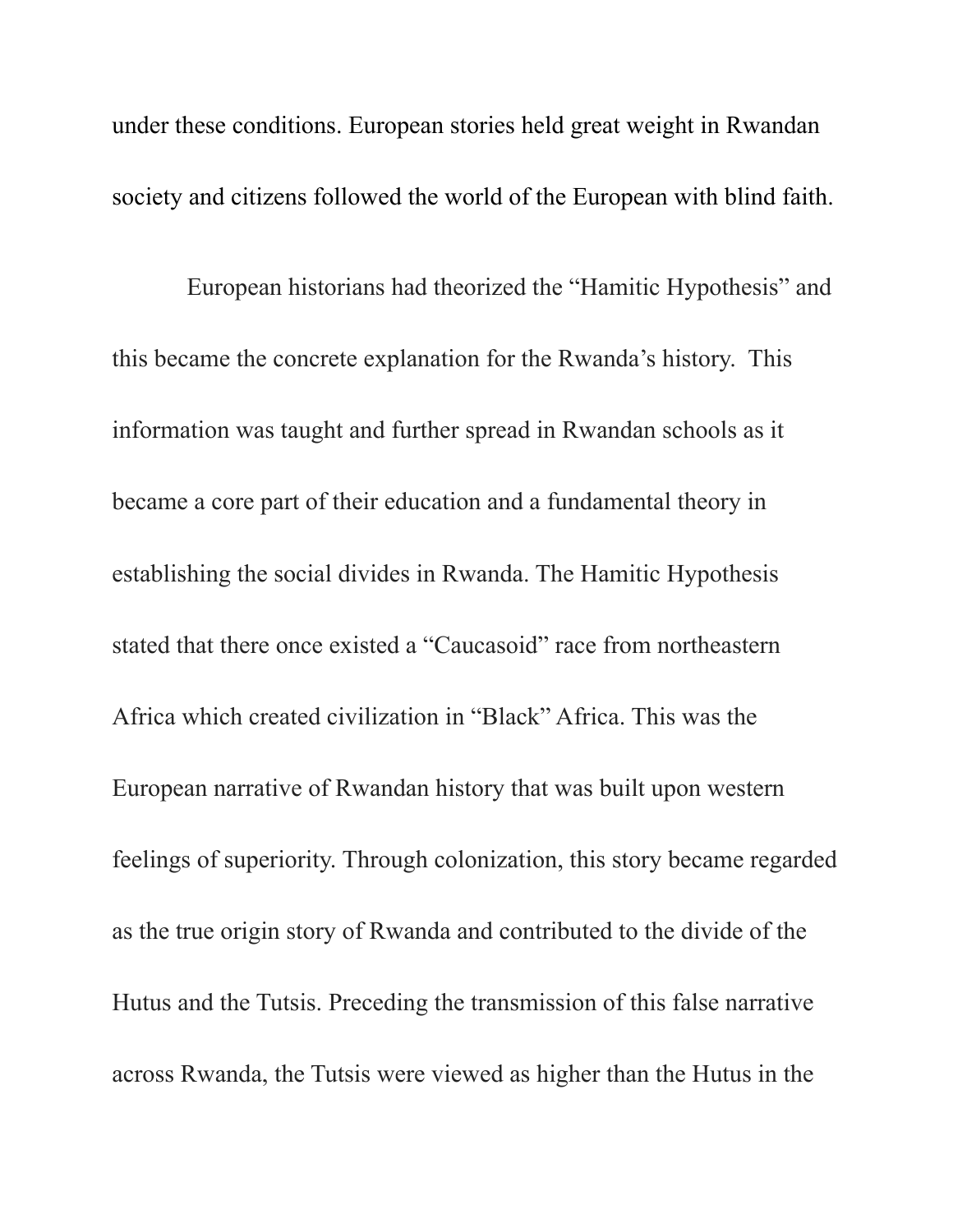Rwandan social hierarchy as, "[t]he identification of Tutsi pastoralists as power-holders and of Hutu cultivators as subjects was becoming general when Europeans first arrived in Rwanda at the turn of the century, but it was not yet completely fixed throughout the country."4 But the Hamitic Hypothesis served as an instigator which cemented different ideas of social divide in Rwandan society. The Hamitic Hypothesis dictated that the Hutus were closer in ancestral relation to the "Caucasoid" race that was hypothesized to have created black civilization. Therefore, this new theory showed that, the Hutus were superior to the Tutsis and due to the value placed on European education, this narrative was readily embraced and accepted by the citizens of Rwanda. As a result of the spread of this new theory, "[a] Hutu Power ideology emerged, grounded in the Hamitic Hypothesis, in which Tutsi were recognized as foreigners to Rwanda, rather than an indigenous ethnic group."<sup>5</sup> This shows how history was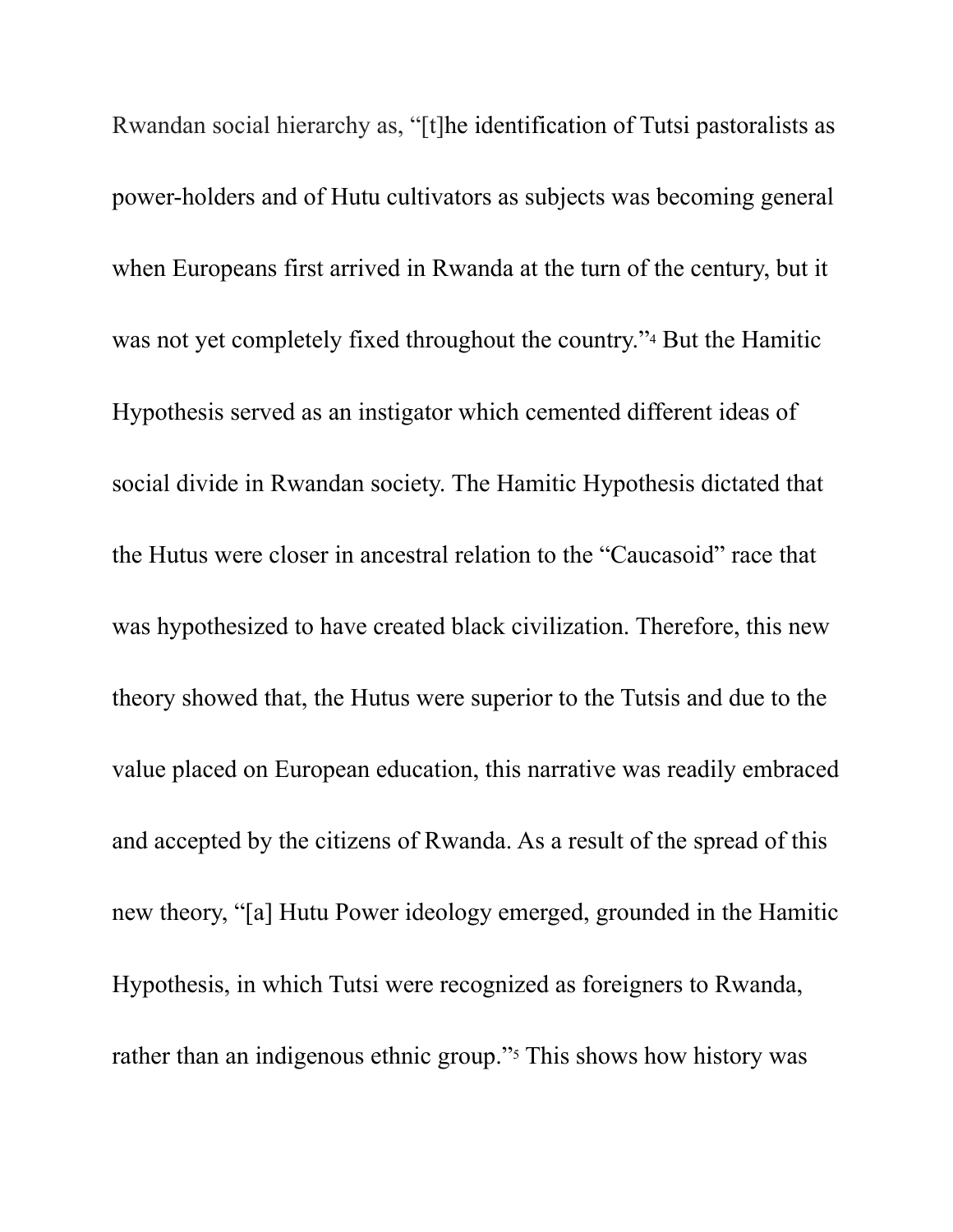manipulated by the storyteller to construct a narrative that appeased the Europeans. Despite the lack of factual evidence, this mythical story was regarded and interpreted as a real event from history. The origins of Rwanda had been a topic of speculation for centuries and the Rwandans believed this story being proposed by the Europeans because they had no prior knowledge or reference to look back at and compare this story to.

Both of these false narratives that were spread by the Europeans increased animosities and tensions between the Tutsi and Hutu populations in Rwanda. With the human sciences, false scientific beliefs were dispersed under the façade of being credible and certain as real science. The Europeans utilized phrenology as a tool to further globalize their sense of superiority and insert it into Rwandan culture. The racial discrimination associated with the oppression of the Hutu population became the result of these pseudoscientific misconceptions which made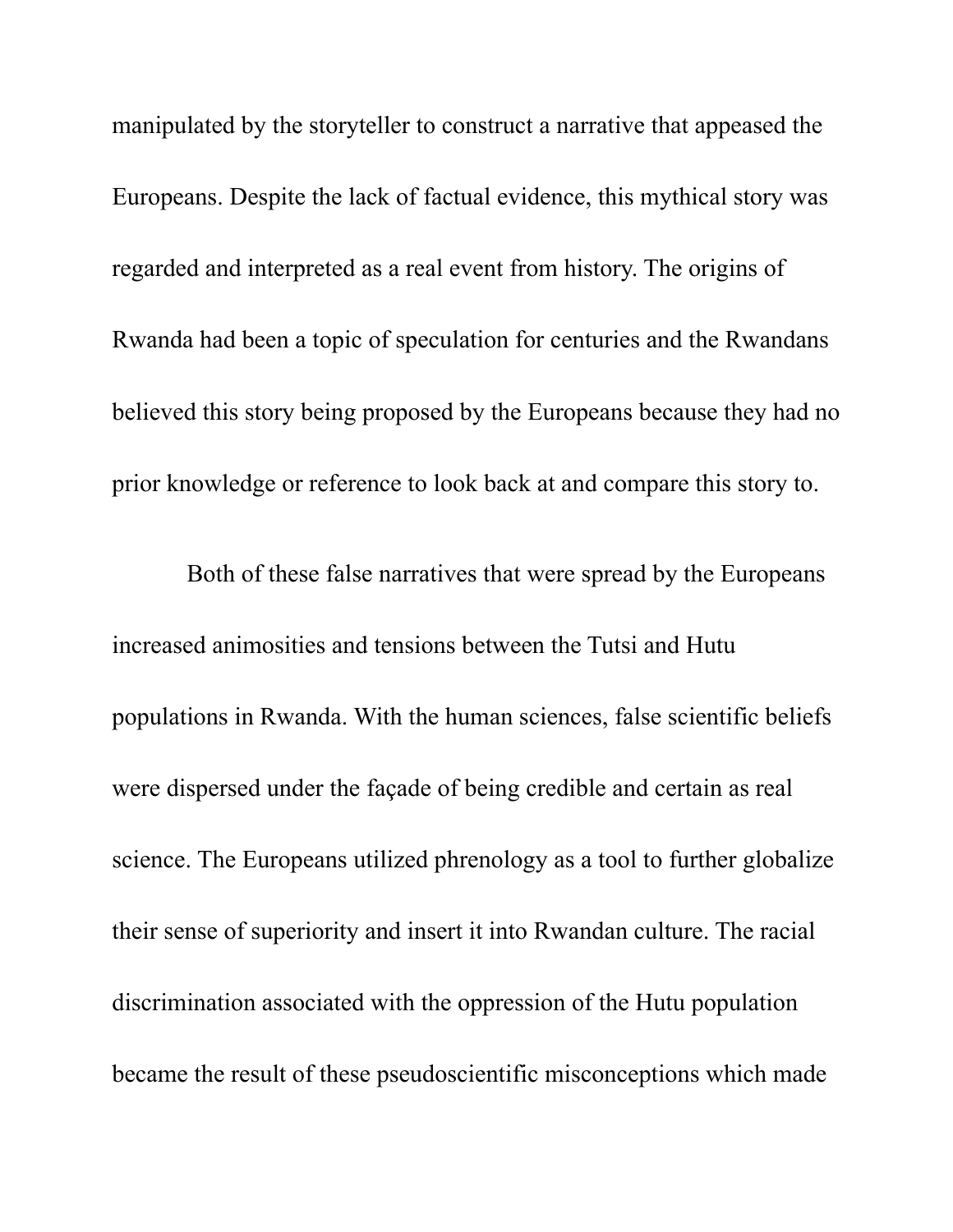the subjugation of Rwanda easier for Belgian colonizers. The Hamitic Hypothesis was a nonexistent story regarding the origins of Rwanda which was manipulated further to create divides within the Rwandan population. The Europeans employed it with the intent of retaining European supremacy in the idea that they were responsible for the creation of black civilization. The Europeans aligned themselves with the Tutsi population due to the findings of phrenology and in doing so worsened relations between the Hutus and the Tutsis. I think that with both these stories from history and the human sciences, the political climate and Europe's immense influence played a huge role in determining how this knowledge was given meaning. Western culture was often and still is glamorized and as Rwanda was being colonized, they accepted this new culture and the knowledge that came with it. Rwandans placed a great amount of value in European influence and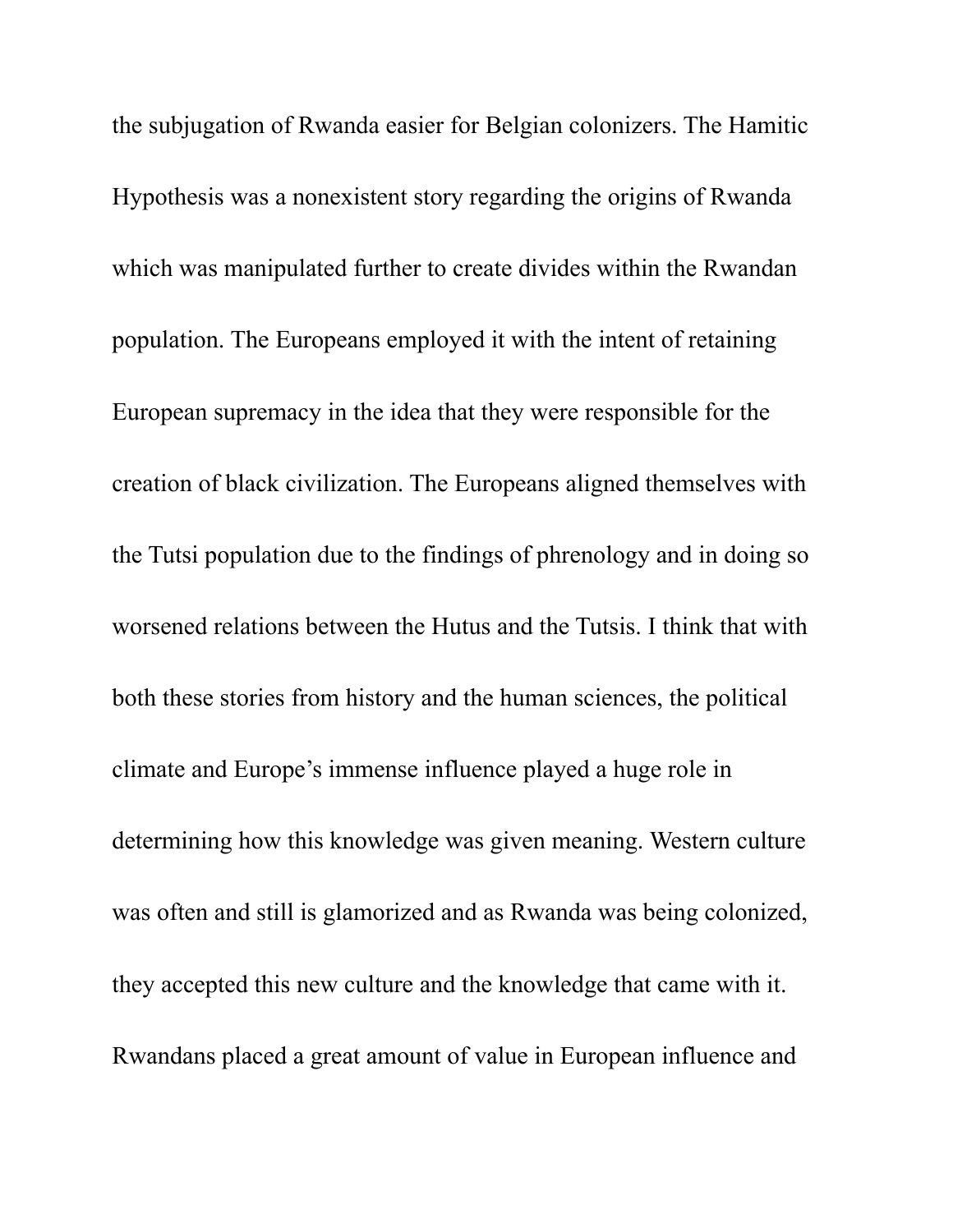power that this historical and scientific knowledge being brought to them through stories of the Europeans was deemed valuable and truthful. With stories of different group supremacy, these ideals were integrated into Rwandan culture as the Hamitic Hypothesis became a part of Rwandan education. These surpassed the point of being stories as children were raised under these ideals and social hierarchy became a distinct feature of everyday life. Opportunities for education or jobs were more plentiful for the Tutsis as their lives became easier with the presence of the Belgians due to colonization. The Hutus were forced to endure mistreatment for years and watched as their Rwandan counterparts received more respect and far better treatment by the Europeans and in Rwandan society in general.

The meaning that was conveyed through this knowledge waged anger and animosity between the different groups in Rwanda that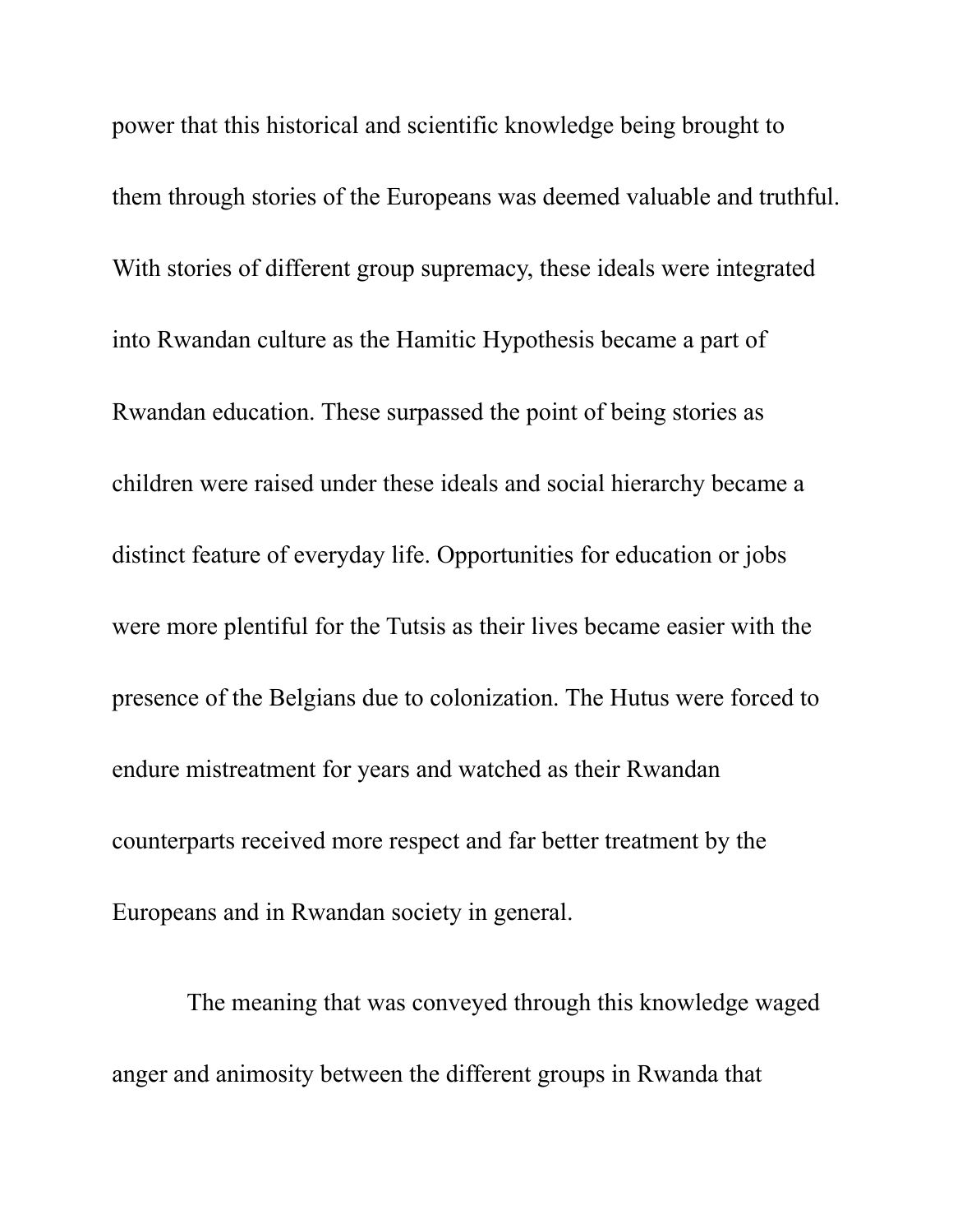escalated into the Rwandan Genocide. When the Rwandans finally gained independence from the colonial rule of Belgium, the Hutus viewed it as their chance to stand up against the Tutsi supremacy. For years the Tutsis were viewed as the elite class of Rwanda, but the speculative stories of the Hamitic Hypothesis proposed a different narrative that supported the supremacy of the Hutus. These differing stories each void of an evidentiary basis incited a rivalry between the different classes in Rwanda that soon became violent. The Hutus had spent the entirety of the colonial era being exploited by European powers due to their apparent inferiority, whereas the Tutsis reigned as the supreme ruling class in Rwanda, held on a pedestal by the Europeans.6 The Rwandan Genocide broke out following their independence from colonial rule and Rwandan society was facing dire instability. The crumbling of their social infrastructure that had ruled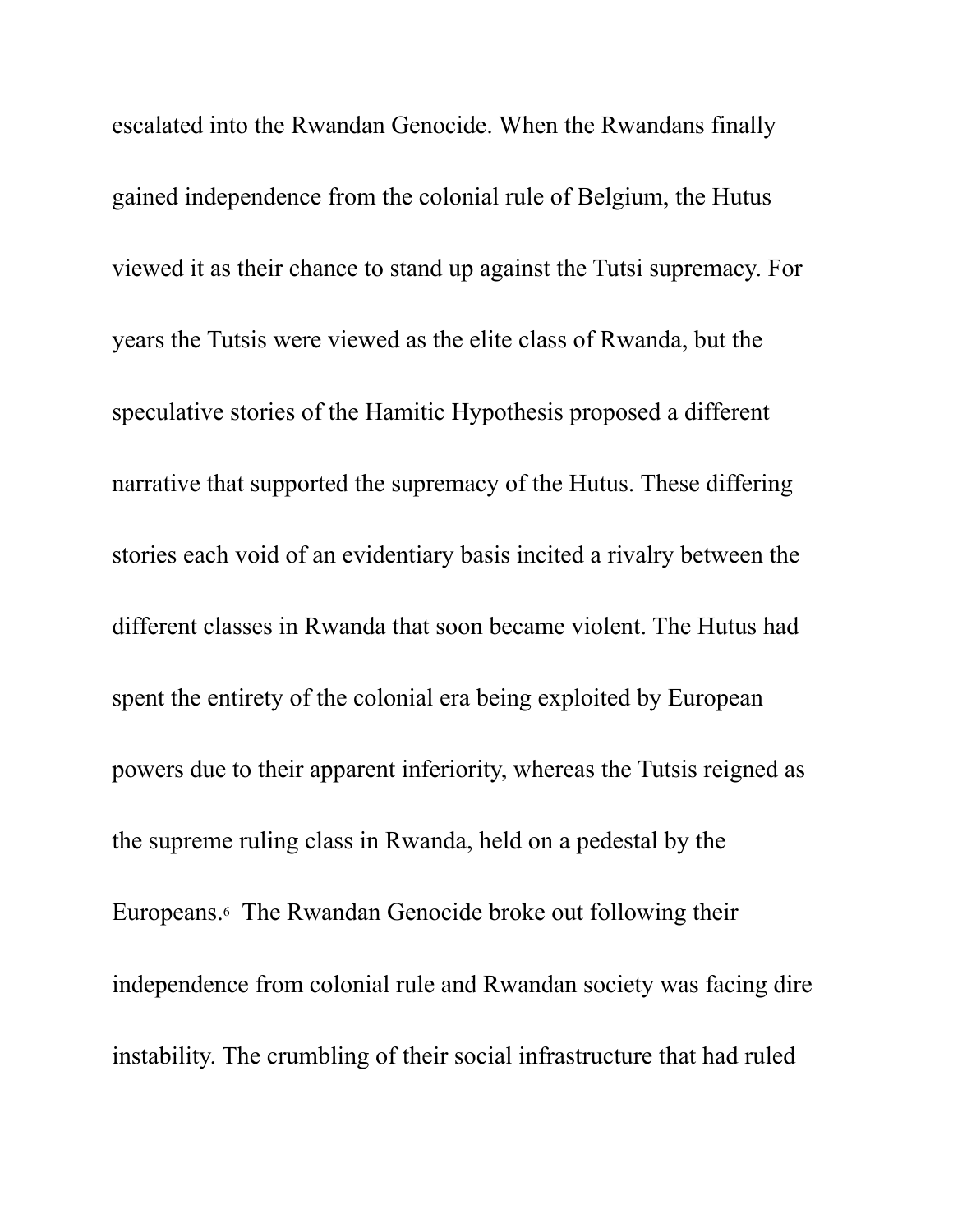Rwandan life for so long placed the Tutsi population in a vulnerable state as the Europeans were no longer there to consolidate their rule. The stories and theories of the supremacy of different groups propagated by European powers had impacted Rwanda in a huge way. The atrocities that occurred in Rwanda were a direct result of these false narratives and wrongly appointed meaning to this manipulated knowledge of the Europeans that was spread to the Rwandans.

## **Sources**

C;, André. "Phrenology and the Rwandan Genocide." Arquivos de neuro-psiquiatria. U.S. National Library of Medicine. Accessed February 19, 2022. [https://pubmed.ncbi.nlm.nih.gov/29742244/.](https://pubmed.ncbi.nlm.nih.gov/29742244/)

"Leave None to Tell the Story: Genocide in Rwanda, March 1999." History (HRW report - leave none to tell the story: Genocide in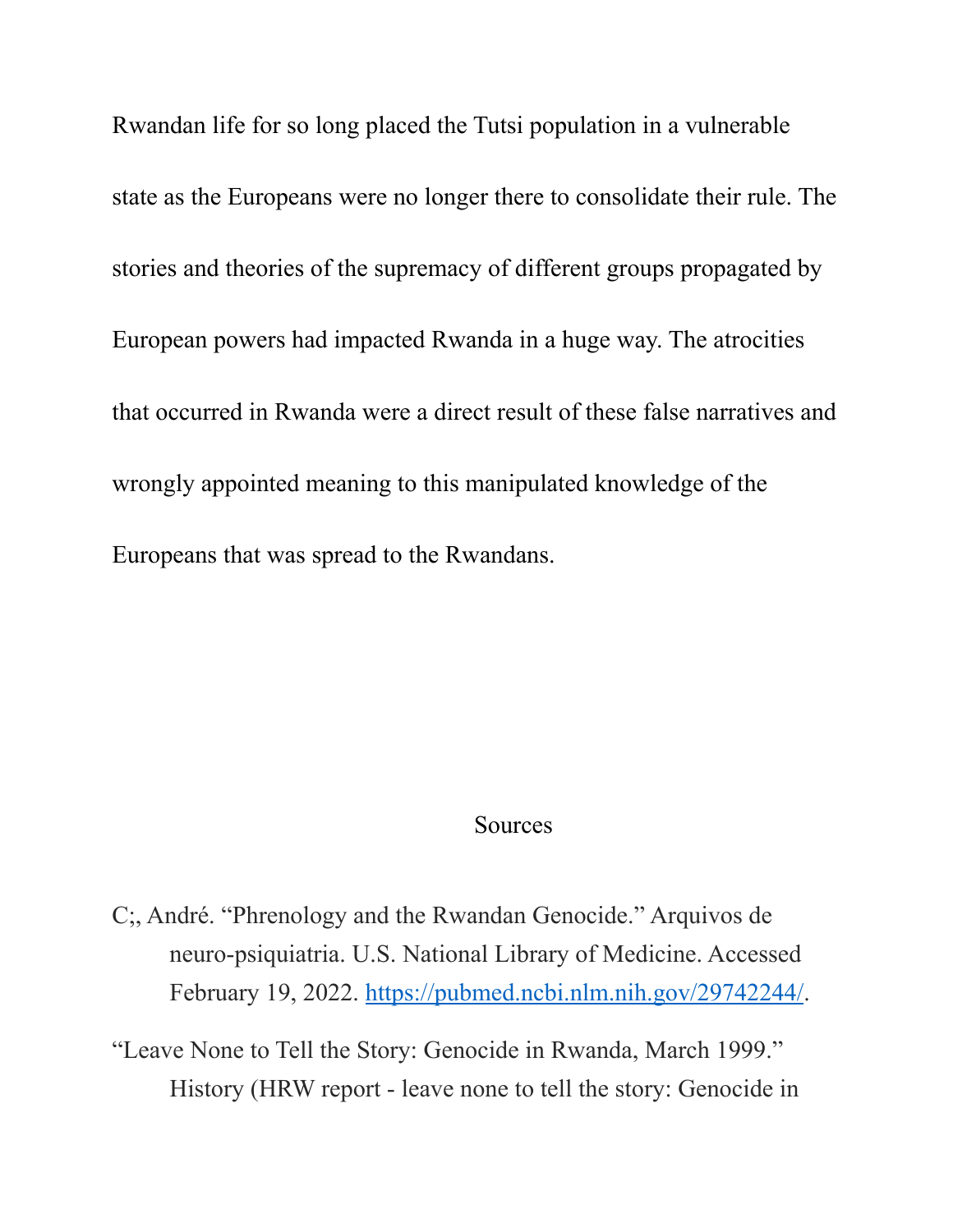Rwanda, March 1999). Accessed February 19, 2022. [https://](https://www.hrw.org/reports/1999/rwanda/Geno1-3-09.htm) [www.hrw.org/reports/1999/rwanda/Geno1-3-09.htm](https://www.hrw.org/reports/1999/rwanda/Geno1-3-09.htm).

- "Phrenology Definition & Meaning." Merriam-Webster. Merriam-Webster. Accessed February 19, 2022. [https://www.merriam](https://www.merriam-webster.com/dictionary/phrenology)[webster.com/dictionary/phrenology.](https://www.merriam-webster.com/dictionary/phrenology)
- "Rwanda." College of Liberal Arts. Accessed February 19, 2022. [https://](https://cla.umn.edu/chgs/holocaust-genocide-education/resource-guides/rwanda) [cla.umn.edu/chgs/holocaust-genocide-education/resource-guides/](https://cla.umn.edu/chgs/holocaust-genocide-education/resource-guides/rwanda) [rwanda](https://cla.umn.edu/chgs/holocaust-genocide-education/resource-guides/rwanda).
- Zadi, Awa Princess E. "The Hamite Must Die! the Legacy of Colonial Ideology in Rwanda." CUNY Academic Works. Accessed February 19, 2022. [https://academicworks.cuny.edu/gc\\_etds/](https://academicworks.cuny.edu/gc_etds/4153/) [4153/](https://academicworks.cuny.edu/gc_etds/4153/).

## Haydock comments:

This is a really interesting and very nicely focused analysis of this question. My only concern is that you not generalize what happened in Rwanda to the practices of all historians and human scientists. Make some effort to point out that this use of stories represents bad faith on the part of those who made these interpretations. Your introduction should point out that this is an example of how stories can be distorted for malevolent purposes.

If you are using footnotes you must include notes at the bottom of the page. Use the THSSSWG for formatting instructions.

2

Good example of phrenology. I would like to see a little bit more information on the "science" behind phrenology. You might set this science against the backdrop of the period of imperialism to indicate how human scientists worked to justify racists myths that then propelled and justified national policies.